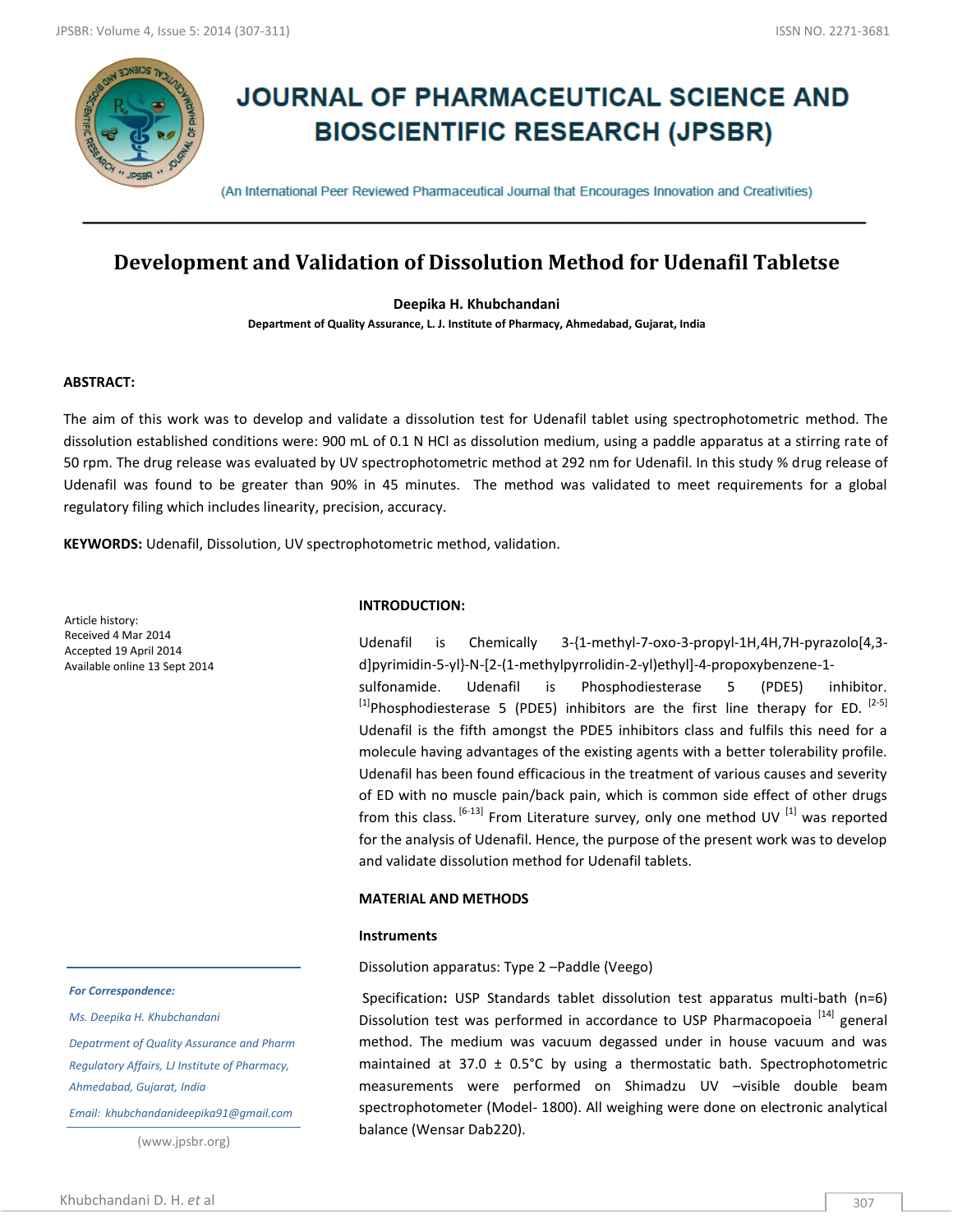#### **Dissolution apparatus condition:**

- Type: Paddle type (USP type II)
- Speed: 50 rpm
- Temperature: 37±0.5°C
- Media volume: 900 ml

# **Chemicals and Reagents**

The bulk drug, Udenafil was obtained from MSN Labs, Hyderabad. Tablet (Udzire) Udenafil 100 mg was purchased from local market for analysis. All reagents and solvents used were analytical grade. 0.1 N HCl was prepared according to USP Pharmacopoeia.

# **Selection of a Solvent**

0.1 N HCl was selected as dissolution medium for studying % Drug release of drug.

# **Preparation of Standard Stock Solution**

Accurately weighed quantity of Udenafil 100 mg was transferred into 100 ml volumetric flask and final volume of solution was made 100 ml with 0.1 N HCl to get stock solution containing 1 mg/ml of Udenafil in 100 ml volumetric flask. From this solution of 100 μg/ml Udenafil solution was prepared by diluting 10 ml of stock solution with 0.1 N HCl in 100 ml volumetric flask up to the mark.

# **Preparation of Working Standard Solution of Udenafil**

From above solution of Udenafil pipette out 0.8, 1.2, 1.6, 2.0, 2.4, 2.8 ml of the stock solution and were further diluted to 10 ml volumetric flasks with 0.1 N HCl to get concentrations 8, 12, 16, 20, 24, 28μg/ml.

# **Selection of Analytical Wavelength**

From the stock solutions, a working standard was prepared. The absorption spectrum for drug was recorded between 200- 400 nm using the concentration of 20μg/ml and it was found to show absorption maxima at 292.

# **Assay of Pharmaceutical dosage form**

The dissolution experiment was conducted in a six-station bath dissolution apparatus by subjecting six Udzire tablets to 900 mL of dissolution medium, in a paddle dissolution apparatus, and stirring speed of 50 rpm. The temperature was stabilized at 37± 0.5 ° C**.** Aliquots of 1 mL were withdrawn manually at 5, 10, 15, 20, 25, 30, 35, 40, 45 min. The same volume of medium at 37± 0.5 ° C was replaced for constant

# **Method Validation**

Method validation was performed following ICH guidelines. The proposed method has been extensively validated in terms of linearity, accuracy and precision, limit of detection and limit of quantification.

# **Linearity (Calibration curve)**

The calibration curves were plotted over a concentration range of 8-28μg/ml for Udenafil. Accurately measured standard solutions of (0.8, 1.2, 1.6, 2, 2.4, 2.8 ml) Udenafil was transferred to a series of 10 ml of volumetric flasks and diluted to the mark with 0.1 N HCl. The absorbances of the solutions were measured at 292 nm against 0.1 N HCl as blank. The calibration curves were constructed by plotting absorbance versus concentration and the regression equations were calculated. Straight line equations were obtained from these calibration curves. The linear regression equation of Udenafil was y = 0.0223 x + 0.028 ( $R^2$ = 0.9983).

# **Accuracy**

The recovery study was performed using a well-characterized lot of drug product with tight content uniformity. Udenafil reference substance was added to the dissolution vessels in known amounts at the 80%, 100%, and 120% levels. Accordingly, 80, 100, and 120 mg of reference drug were added along with each 100-mg tablet. The dissolution test was performed on Udzire tablets for 45 min using 900 mL of 0.1 N HCl as medium in a paddle apparatus at 50 rpm. Aliquots of 1 ml were filtered through Whatman filter paper and diluted up to the 10 ml with 0.1 N HCl, analyzed by UV spectrophotometric method at the spiked concentration levels of 80%, 100%, and 120%, respectively. Each concentration was analyzed in triplicate.

# **Precision**

The precision of an analytical procedure expresses the closeness of agreement between a series of measurements obtained from multiple sampling of the same homogeneous sample under the prescribed conditions. The precision of the method was verified as repeatability, intra-day, inter-day and reproducibility.

Repeatability (intra assay) was determined by analyzing six samples of Udzire tablets with the optimized dissolution test. Aliquots were collected and evaluated by the UV method at 292 nm. Thus, repeatability was evaluated with the relative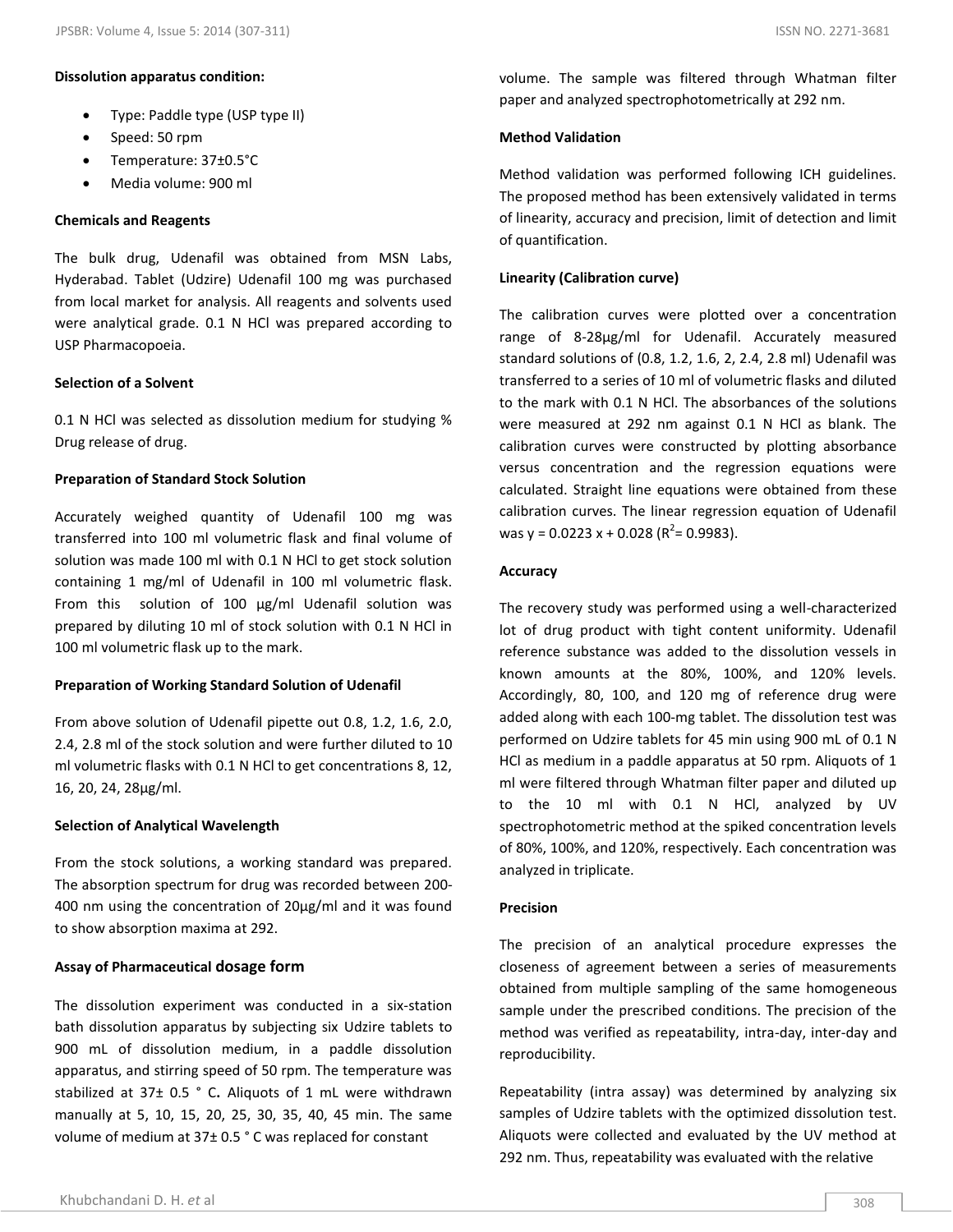standard deviation (RSD) of the data at the 100% level. The intraday precision and interday precision were determined on same day at three consecutive hours and on different days respectively. The dissolution test was performed using same dissolution conditions described above.

# **Limit of Detection and Limit of Quantification**

ICH guideline describes several approaches to determine the detection and quantification limits. These include visual evaluation, signal-to-noise ratio and the use of standard deviation of the response and the slope of the calibration curve. In the present study, the LOD and LOQ were based on the third approach and were calculated according to the  $3.3 \times$ (SD/Slope) and 10 × (SD/Slope) criteria, respectively; where SD is the standard deviation of y-intercept of regression line and S is the slop of the calibration curve.

# **RESULT AND DISCUSSION**

Simple, accurate, rapid and precise Dissolution method by UV-Spectroscopy was developed and validated for estimation of Udenafil marketed formulation. The method was developed using 900mL of 0.1 N HCl at 37.0  $\pm$  0.5 °C, paddle apparatus, 50 rpm stirring speed and filtration with Whatman filters. In Dissolution study % drug release of Udenafil was found to be greater than 90% in 45 minutes. The linearity was shown in the range of 8-28μg/ml. Correlation coefficient was found to be 0.9983. The average percentage recovery was found to be 98.28%. The average percentage assay result was found to be 97.75%. Precision (% RSD) of Udenafil was found to be 0.9332  $-$  1.3959%. The LOD and LOQ were 0.46 $\mu$ g/ml and 1.41  $\mu$ g/ml of Udenafil. The proposed method was precise, accurate and reproducible and acceptable recovery of the analytes, which can be applied for the analysis of Udenafil in Pharmaceutical dosage form.

#### **CONCLUSION**

A simple dissolution test developed and validated for Udenafil tablets are considered satisfactory. The conditions that allowed the dissolution determinations are 900mL of 0.1 N HCl at 37.0  $\pm$  0.5 °C, paddle apparatus, 50 rpm stirring speed and filtration with Whatman filters. In these conditions, the Udenafil stability is good. The % drug delivery is higher than 90% in 45 minutes in evaluated product. Therefore, the proposed method is successfully applied and suggested for the quality control studies of Udenafil in pharmaceutical dosage forms contributing to assure the therapeutic efficacy of the drug.

# **ACKNOWLEDGEMENT**

The authors are thankful to MSN Labs, Hyderabad for providing gift sample of Udenafil for research. The authors are highly thankful to Dr. K. Pundarikakshudu, Director of L. J. Institute of Pharmacy, Ahmedabad, India for providing all the facilities to carry out the work.

#### **TABLES AND FIGURES**

**Table 1:** Regression analysis data and summary of validation parameters for the proposed method

| Parameter                      | Dissolution method by UV |  |  |
|--------------------------------|--------------------------|--|--|
|                                | Spectrophotometry        |  |  |
|                                | Udenafil                 |  |  |
| <b>Concentration range</b>     | $8-28$                   |  |  |
| $(\mu$ g/ml)                   |                          |  |  |
| <b>Regression equation</b>     | $y = 0.0223x + 0.028$    |  |  |
| Slope                          | 0.0223                   |  |  |
| <b>Intercept</b>               | 0.028                    |  |  |
| <b>Correlation Coefficient</b> | 0.9983                   |  |  |
| $(r^2)$                        |                          |  |  |
| Accuracy (% recovery,          | 98.2804                  |  |  |
| n=3)                           |                          |  |  |
| Repeatability (%RSD, n         | 0.9919                   |  |  |
| $= 6$                          |                          |  |  |
| Intraday (%RSD, n=3)           | $0.9332 - 1.3959$        |  |  |
| Interday (%RSD, n=3)           | $1.0348 - 1.5567$        |  |  |
| $LOD$ ( $\mu$ g/ml)            | 0.46                     |  |  |
| $LOQ$ ( $\mu$ g/ml)            | 1.41                     |  |  |

# **Table 2:** Recovery data of proposed method

| Level<br>(%) | Test<br>amount<br>$(\mu$ g/ml) | <b>Spiked</b><br><b>STD</b><br>amount<br>$(\mu g/ml)$ | Total<br>amount<br>$(\mu g/ml)$ | <b>STD</b><br>amount<br>recovered<br>$(\mu$ g/ml) | % Mean<br>recovery<br>± SD.<br>(n=3) |
|--------------|--------------------------------|-------------------------------------------------------|---------------------------------|---------------------------------------------------|--------------------------------------|
| 80           | 11.11                          | 8.88                                                  | 19.99                           | 8.6906                                            | $97.8679 \pm$<br>0.6974              |
| 100          | 11.11                          | 11.11                                                 | 22.22                           | 10.8667                                           | $97.8102 \pm$<br>0.7299              |
| 120          | 11.11                          | 13.33                                                 | 24.44                           | 13.2184                                           | $99.1632 \pm$<br>1.0967              |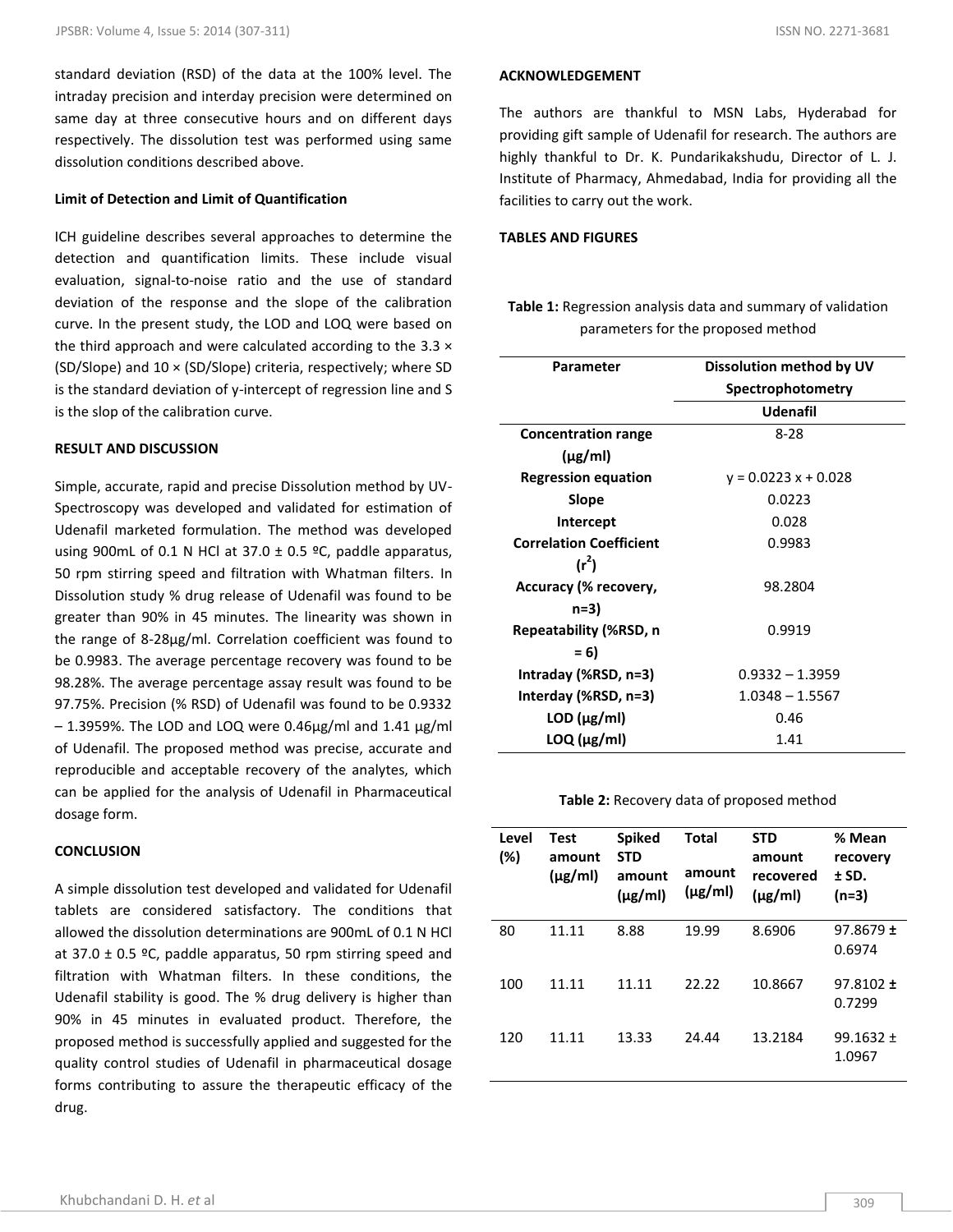**Table 3:** Analysis of Udenafil by proposed method

| Sr. no         | <b>Time</b> | % drug release ( $n=6$ ) ± S.D |
|----------------|-------------|--------------------------------|
| $\mathbf{1}$   | 5           | $29.3318 \pm 0.5785$           |
| $\overline{2}$ | 10          | $45.8672 \pm 0.8850$           |
| 3              | 15          | $53.7250 \pm 0.7680$           |
| 4              | 20          | $64.5753 \pm 0.7297$           |
| 5              | 25          | 72.5640 ± 0.4295               |
| 6              | 30          | 74.8900 ± 0.8356               |
| 7              | 35          | 86.8260 ± 0.8862               |
| 8              | 40          | $91.6110 \pm 0.5794$           |
| 9              | 45          | $97.7527 \pm 0.9696$           |



**Figure 1:** Structure of Udenafil







**Figure 3:** Overlain spectrum of Udenafil (8-28 μg/ml) in 0.1 N HCl.







**Figure 5:** Dissolution profile of Udenafil in 0.1 N HCl